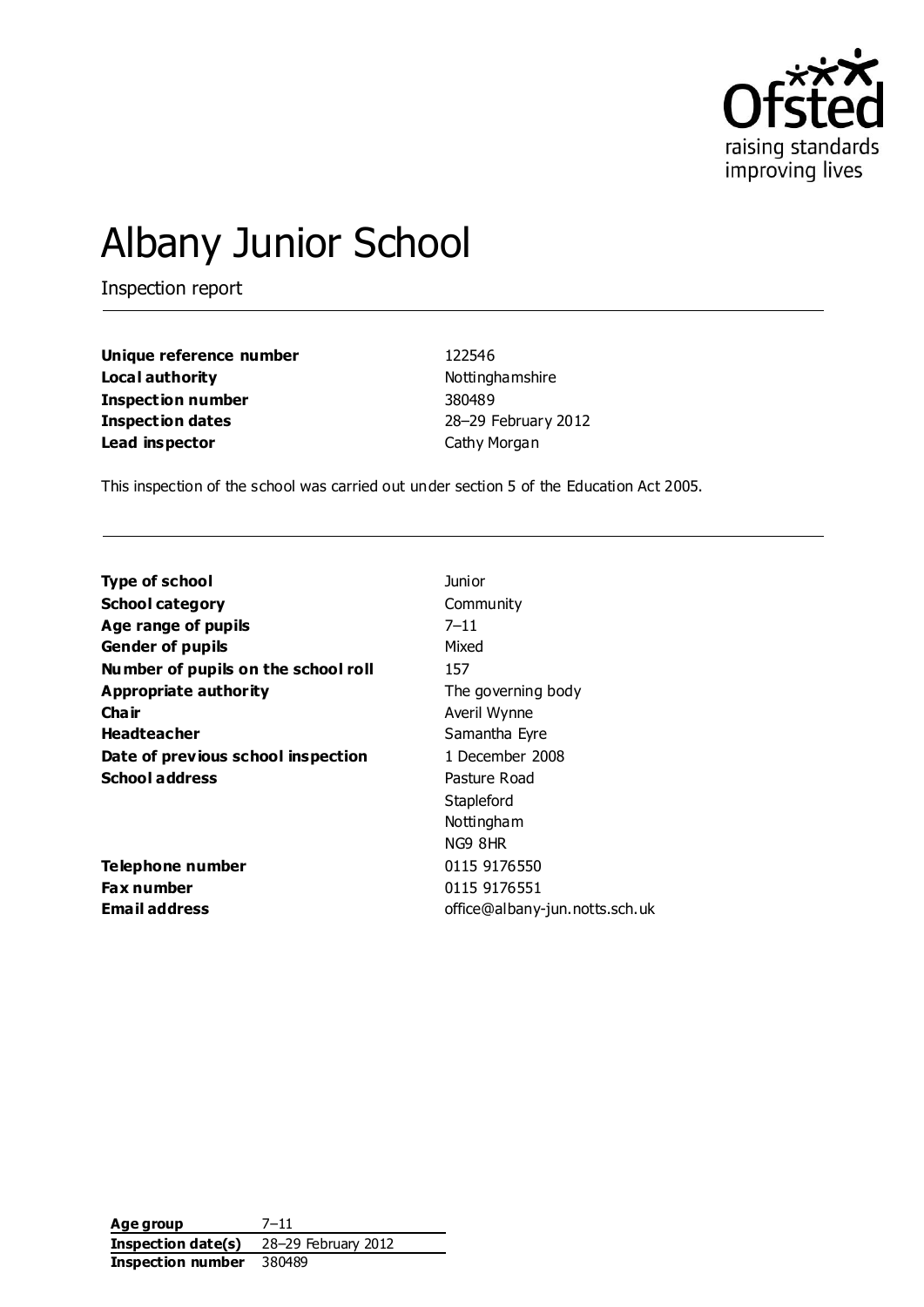

You can use Parent View to give Ofsted your opinion on your child's school. Ofsted will use the information parents and carers provide when deciding which schools to inspect and when.

You can also use Parent View to find out what other parents and carers think about schools in England. You can visit [www.parentview.ofsted.gov.uk,](http://www.parentview.ofsted.gov.uk/) or look for the link on the main Ofsted website: [www.ofsted.gov.uk](http://www.ofsted.gov.uk/)

The Office for Standards in Education, Children's Services and Skills (Ofsted) regulates and inspects to achieve excellence in the care of children and young people, and in education and skills for learners of all ages. It regulates and inspects childcare and children's social care, and inspects the Children and Family Court Advisory Support Service (Cafcass), schools, colleges, initial teacher training, work-based learning and skills training, adult and community learning, and education and training in prisons and other secure establishments. It assesses council children's services, and inspects services for looked after children, safeguarding and child protection.

Further copies of this report are obtainable from the school. Under the Education Act 2005, the school must provide a copy of this report free of charge to certain categories of people. A charge not exceeding the full cost of reproduction may be made for any other copies supplied.

If you would like a copy of this document in a different format, such as large print or Braille, please telephone 0300 123 4234, or email enquiries@ofsted.gov.uk.

You may copy all or parts of this document for non-commercial educational purposes, as long as you give details of the source and date of publication and do not alter the information in any way.

To receive regular email alerts about new publica tions, including survey reports and school inspection reports, please visit our website and go to 'Subscribe'.

Piccadilly Gate Store St **Manchester** M1 2WD

T: 0300 123 4234 Textphone: 0161 618 8524 E: enquiries@ofsted.gov.uk W: www.ofsted.gov.uk



© Crown copyright 2012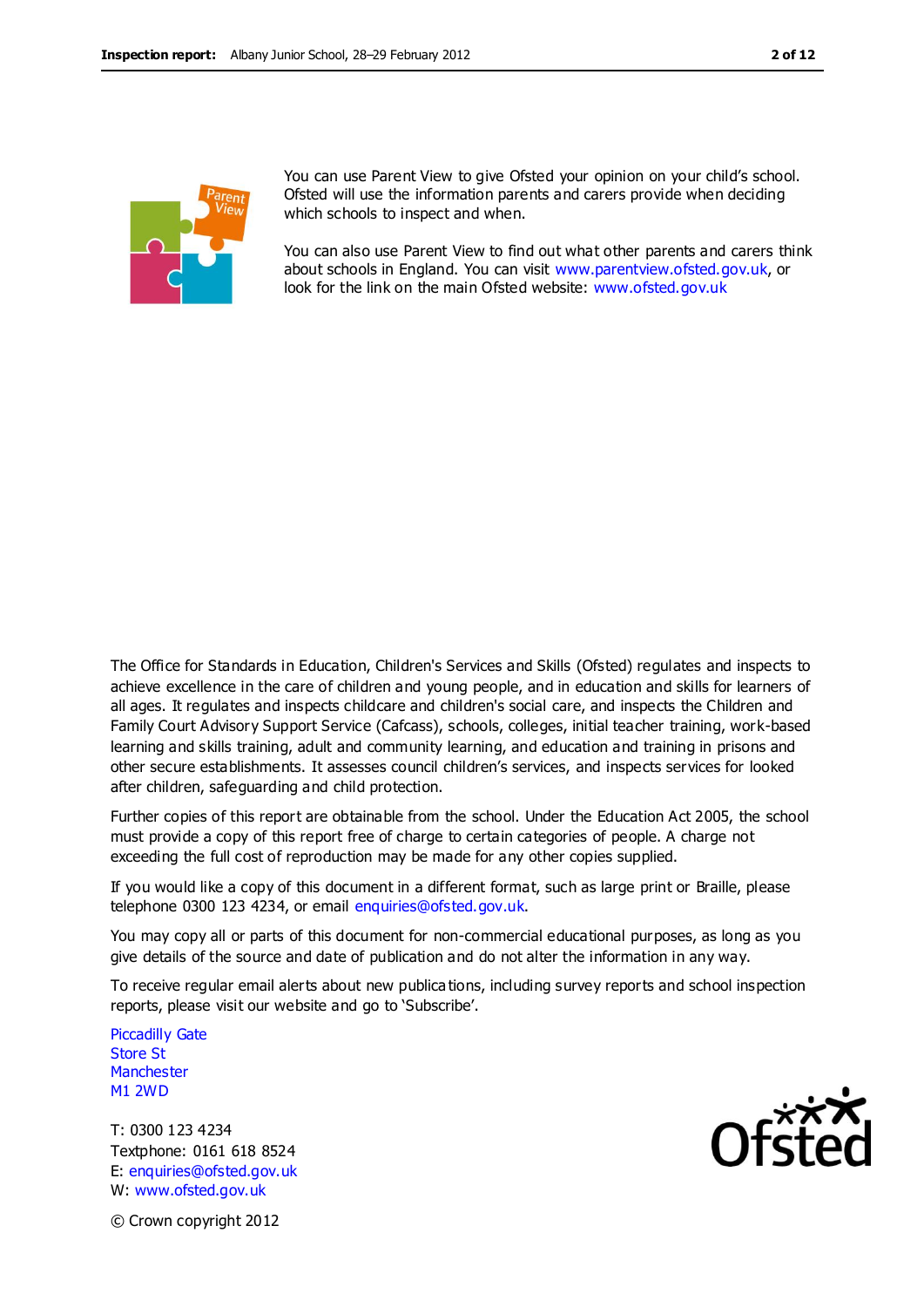# **Introduction**

| Cathy Morgan       | Additional inspector |  |  |
|--------------------|----------------------|--|--|
| Patricia Underwood | Additional inspector |  |  |

This inspection was carried out with two days' notice. The inspectors observed parts of 12 lessons taught by six teachers and made other observations of pupils' learning. Meetings were held with staff, representatives of the governing body, pupils and with the specialist advisor responsible for the welfare of disabled pupils and those with special educational needs. Inspectors took account of the responses to the on-line questionnaire (Parent View) in planning the inspection, observed the school's work, and looked at a range of documentation including that linked to safeguarding, the school's own self-evaluation, the school improvement plan, its records of pupils' attainment and progress, and pupils' work. The team scrutinised 63 parental questionnaires and others returned by pupils and staff.

# **Information about the school**

Albany is a smaller-than-average primary school on the outskirts of Nottingham city. It is a member of the White Hills Park Federation. The number of pupils on the school roll has declined since the time of the last inspection. Instability in staffing levels has now been resolved. The proportion of pupils joining the school after the start of Year 3 has recently increased. Most pupils are White British and very few pupils speak English as an additional language. The percentage of pupils known to be eligible for free school meals is higher than average. The proportion of disabled pupils and those with special educational needs is higher than average. The school has gained several awards in recognition of its work, including the Dyslexia Friendly Quality Mark, the St John Ambulance award and Healthy Schools Gold Standard status. There are an infant school and an after school club on the same site, which are managed and inspected separately.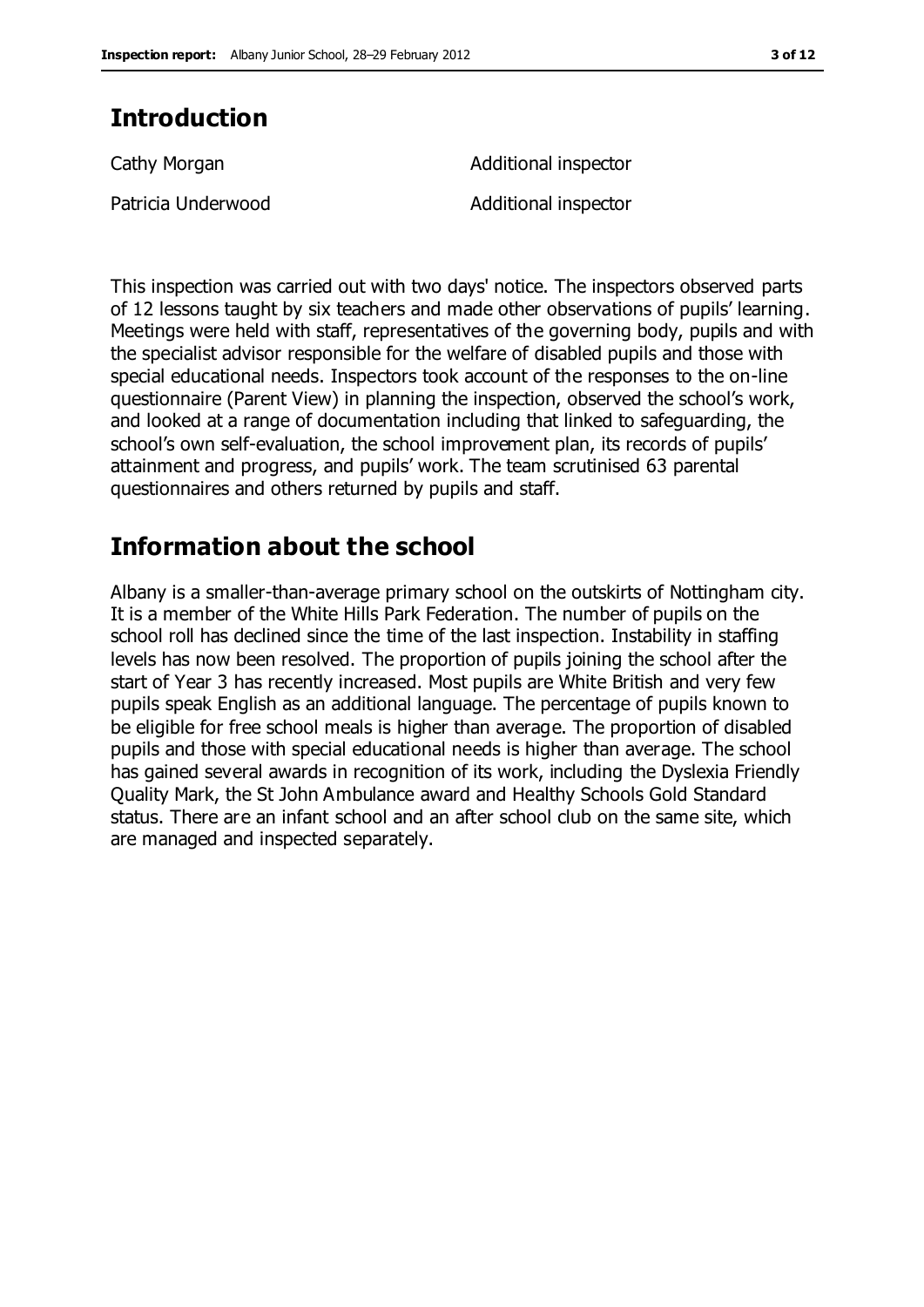# **Inspection judgements**

| <b>Overall effectiveness</b>          |  |
|---------------------------------------|--|
|                                       |  |
| <b>Achievement of pupils</b>          |  |
| <b>Quality of teaching</b>            |  |
| <b>Behaviour and safety of pupils</b> |  |
| <b>Leadership and management</b>      |  |

### **Key findings**

- This is a good and inclusive school. It is not outstanding because learning and achievement are not yet outstanding. There is an uncompromising and successful drive to improve the achievement of all pupils. They have excellent experiences which secure their outstanding spiritual, moral, social and cultural development. School leaders ensure that pupils are well equipped to succeed academically and in their personal lives.
- **Pupils'** progress is tracked rigorously and underachievement tackled rapidly so that attainment continues to be above average when pupils leave the school in Year 6. Pupils achieve well and make good progress. Disabled pupils and those with special educational needs make excellent progress. However, the good progress evident in writing does not emerge until pupils are older.
- **Pupils' behaviour is good and they feel safe, a view confirmed by parents and** carers. Pupils are polite, respectful and have positive attitudes to learning. Staff, parents and carers work hard to ensure that pupils' high attendance continues to improve.
- Teaching is good. Teachers are skilled at using the outstanding curriculum to engage, enthuse and motivate pupils' interest in learning. They make excellent use of information and communication technology, and the school's assessment systems, to ensure that work is matched to pupils' specific needs. However, pupils do not always have opportunities to contribute their ideas and discuss their progress in lessons.
- Outstanding leadership and management underpin the sustained improvements made since the time of the last inspection. The inspirational headteacher has ensured that her clear vision and ambition are shared by a strong leadership team, an effective governing body and by all school staff. The rigorous monitoring and evaluation of teaching and an insistence on high expectations, supported by expert professional development opportunities, have successfully raised the proportion of outstanding teaching.

### **What does the school need to do to improve further?**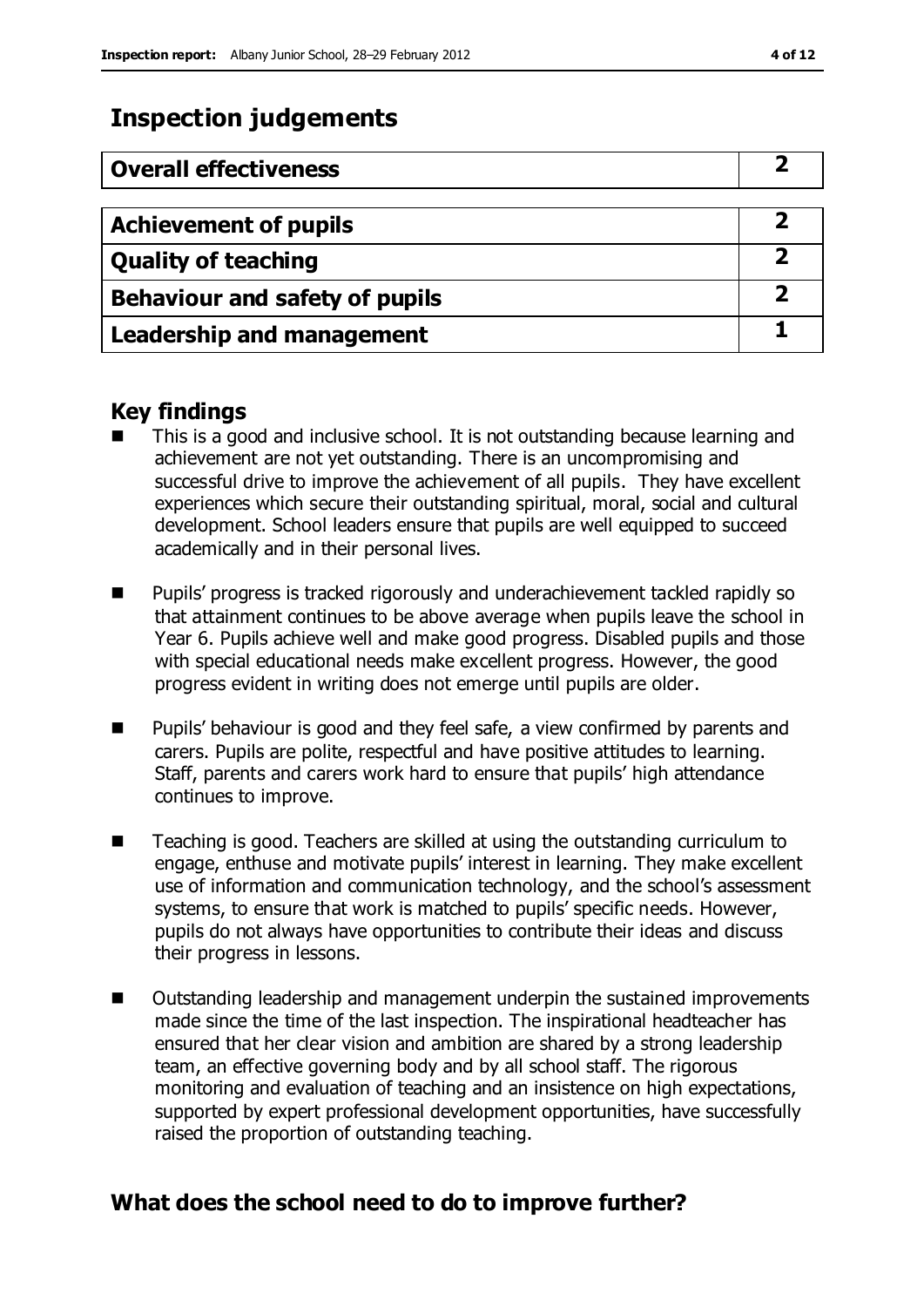- $\blacksquare$  Enable pupils to make more rapid progress in their writing in Years 3 and 4 by ensuring that activities are sufficiently focused on improving their spelling and writing skills.
- Increase the proportion of outstanding lessons by ensuring that:
	- pupils are actively involved in all lessons
	- pupils have sufficient opportunities to contribute their ideas and discuss their progress in all lessons.

## **Main report**

### **Achievement of pupils**

The vast majority of parents and carers who completed the inspection questionnaire rightly believe that their child is making good progress at school. One wrote, 'There is excellent communication and support for my child's learning.' Pupils' attainment and rates of progress have improved strongly since the last inspection, when they were broadly average. Since then, standards of attainment in English and mathematics have continued to be above those expected nationally. Pupils' attainment in reading is above average in Year 6 because this is a key focus for the school. Pupils understand an extensive range of vocabulary and they use it confidently when inferring and predicting meaning from text. Pupils' writing skills are slower to develop in Years 3 and 4 but their attainment accelerates sharply in Years 5 and 6, so that all groups make better-than-expected progress overall.

The rigorous and extensive analysis of assessment information by the school demonstrates that the rate of progress is continuing to accelerate for all pupils. Those in Year 6 are on course to meet their challenging targets and an aboveaverage proportion of pupils are on track to reach the higher Level 5. Disabled pupils and those with special educational needs make outstanding progress. This is clearly reflected in lessons and shows the positive impact of the highly personalised intervention and support provided for these pupils. Those pupils who join the school at different times through the year, particularly those known to be eligible for free school meals, take longer to settle to their work, but, under the excellent support of all staff, sometimes with the support of outside agencies, they too make good progress.

Pupils make fast progress in most lessons because they concentrate well and work hard. In one mathematics lesson, Year 5 pupils quickly grasped the concept of probability through a lively and practical group activity and were able to use complex terminology to describe their results.

### **Quality of teaching**

Almost all teaching is good and sometimes it is outstanding. Typically, lessons are well planned to include activities which engage pupils' interest. The outstanding lessons make learning exciting and challenge pupils to make excellent progress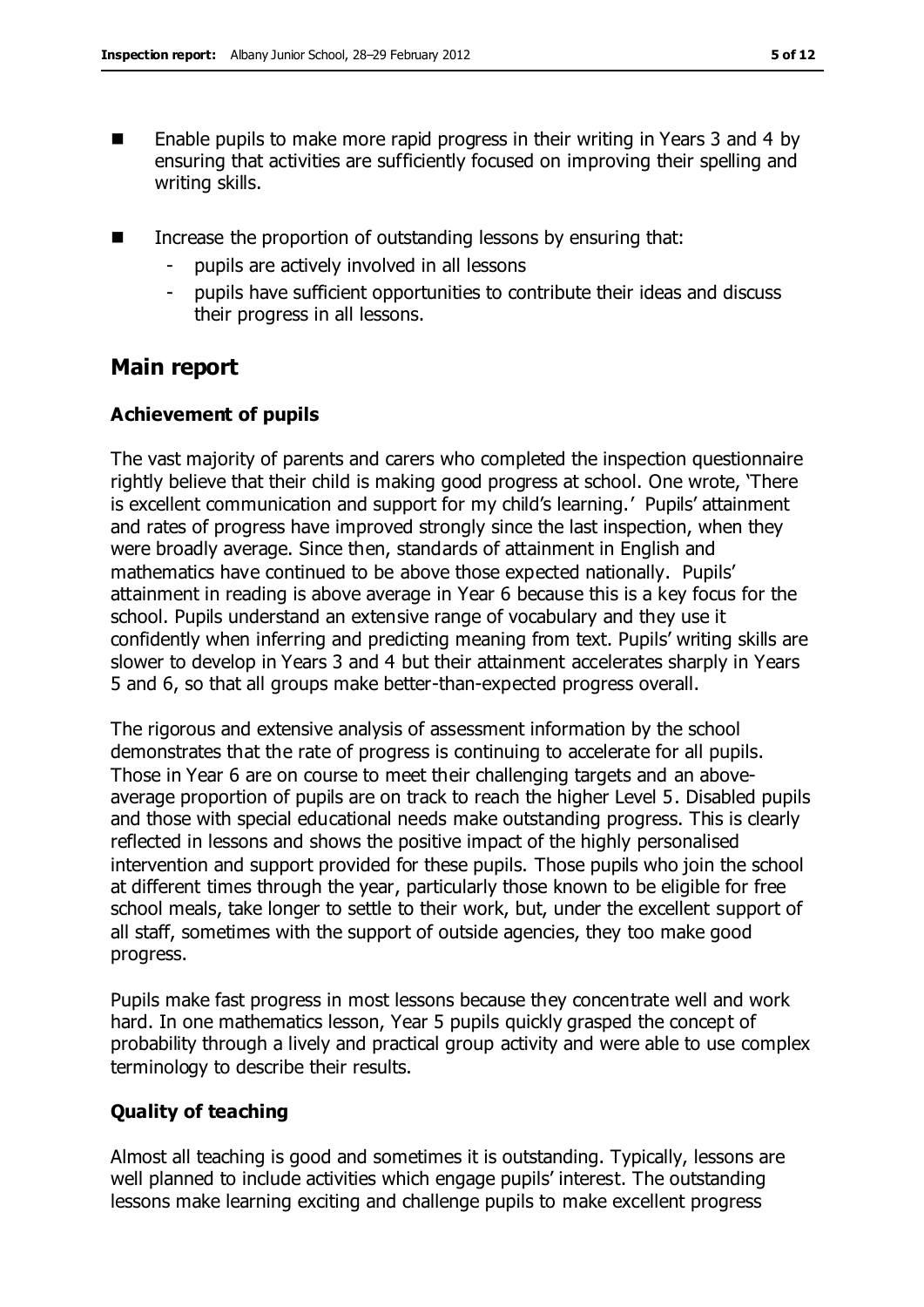because activities are stimulating and matched extremely well to their needs. An outstanding English lesson in Year 6 demonstrated all of these attributes. Pupils were inspired by the enthusiasm of their teacher when using alliteration to enhance their 'thrilling' stories.

Highly skilled teaching assistants play a major part in lessons, ensuring that disabled pupils and those with special educational needs are supported very effectively to make good and often excellent progress. Assessment information is used extremely well to identify the specific learning needs of pupils and target specialist support. Pupils' spiritual, moral, social and cultural development is promoted extremely effectively in lessons and pupils develop excellent social skills through planned opportunities to work together. This was an outstanding feature of a highly successful dance lesson in Year 6. The teacher made effective use of inclusive resources to introduce pupils to a Greek dance. They thoroughly enjoyed working in teams to help one another to master the steps, regardless of their ability or any disability.

Senior leaders have worked extremely hard to ensure that teachers and their assistants design lessons which provide plentiful opportunities for pupils to learn actively in order to increase the proportion of lessons judged to be outstanding.

Pupils receive comprehensive feedback which helps them to understand how to improve. All pupils know their targets for English and mathematics, and they are proactive in using the target display boards in their classrooms. Excellent use is made of learning logs and partnership books for homework and to facilitate communication with parents and carers. Pupils are proud of these books and enjoy using them to set and monitor their own targets.

Teachers in the lower year groups often plan their lessons together and this usually works well but, sometimes, activities are not sufficiently focused on improving pupils' spelling and writing skills. Successful collaboration with the infant school has led to improvements in the teaching of mathematics for this group of pupils. By making use of resources that the children are already familiar with, teachers have improved pupils' rate of progress in numeracy.

#### **Behaviour and safety of pupils**

All pupils, regardless of background, ability, gender or disability, get on extremely well and play and work happily together. Pupils are polite and very mature in their attitudes and incidents of bullying are rare. Many pupils are members of the highly effective school parliament groups which enable them to work together as peer mediators to secure the safety of all members of the school. One group, called the 'Bully Busters' is responsible for creating a range of exciting activities to prevent bullying such as 'no name calling week' and an anti-cyber-bullying poster competition. They say that they 'really enjoy making a difference to our school'. Parents, carers and pupils agree with the inspectors that behaviour is good. Nearly all pupils work hard in lessons and show good attitudes to their work. There is a strong school ethos about keeping safe and pupils have a good understanding of how they do so. The school has introduced a very successful playtherapy scheme to support pupils who have behavioural or emotional difficulties. This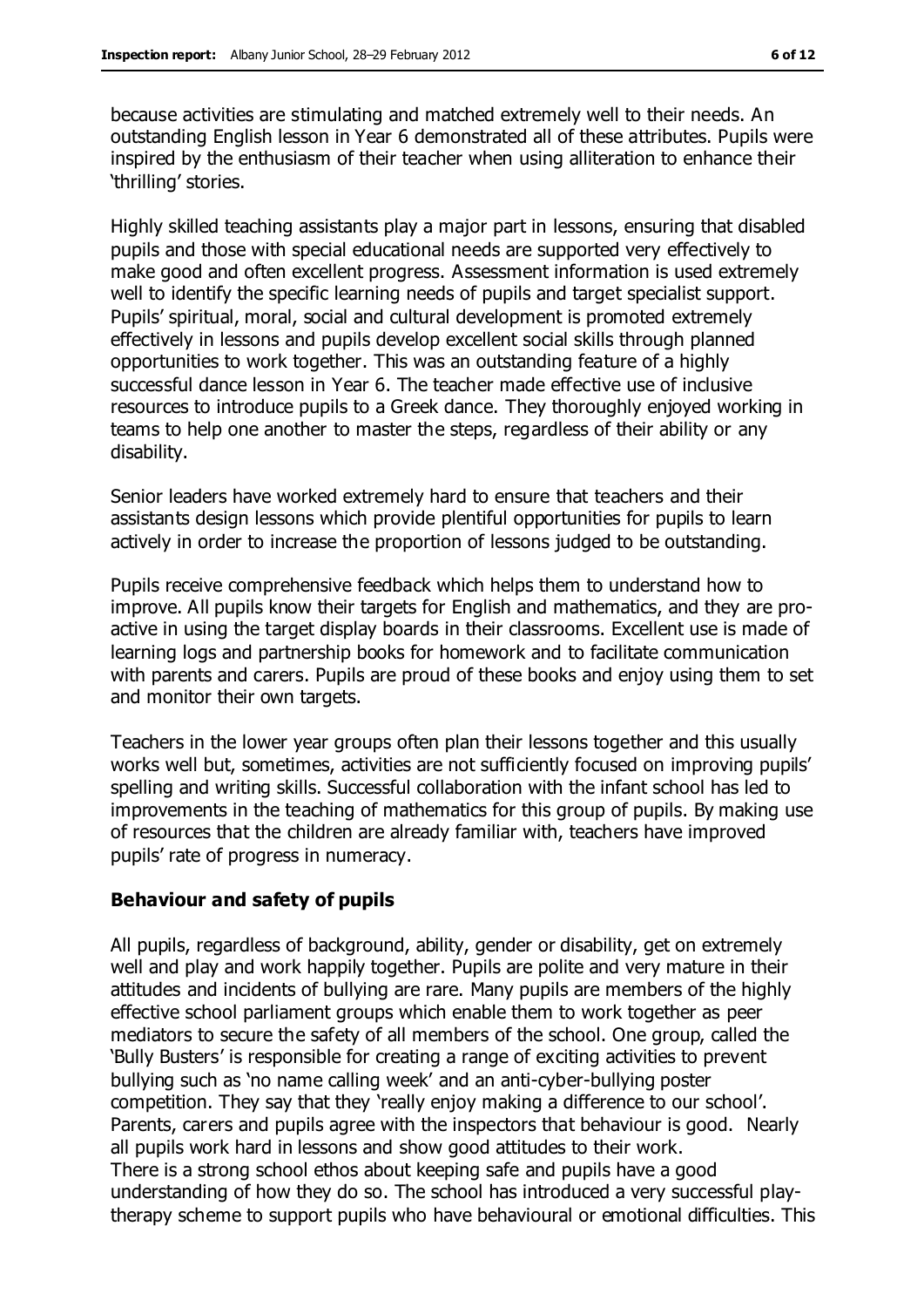support has equipped pupils with the skills to manage their emotions with greater self-control. All pupils recognise potentially dangerous situations well and take sensible precautions when dealing with them. The school, parents and carers have worked extremely hard together to improve attendance which is now high, and above the national average.

#### **Leadership and management**

The thoughtful and inspirational management of the headteacher and senior leaders is demonstrated by their uncompromising and extremely successful drive to succeed with every pupil and promote equality of opportunity. Their leadership is strengthened further by the effective support and expertise provided by the governing body. The governing body and the whole staff team, share the headteacher's pride and steadfast focus on improvement.

The senior leadership team has secured significant improvements in assessment, curriculum, attendance and behaviour since the time of the last inspection, despite experiencing the challenges brought about by falling rolls. They are tenacious and creative in their endeavour to find cost-effective solutions to ensure that all pupils reach their full potential academically and personally. Examples include: campaigning strongly with outside agencies to ensure individual pupils receive timely and bespoke support; creating 'chill and chat' sessions to engage parents and carers in literacy and mathematical activities; providing 'dads' and lads' book bags' to encourage boys to read more. Strategies to support children who do not join the school at the start of Year 3, those who are particularly able and those with particular disabilities, special educational needs or behavioural difficulties are outstanding and have a significant impact on improving their achievements.

Senior and middle leaders are highly critical when evaluating the work of the school in order to ensure that all actions are based on an accurate understanding of the school's strengths and weaknesses. All staff are challenged positively and constructively so that the pace of improvements is sustained, particularly in teaching and assessment. All staff make excellent use of computer-based systems to regularly and accurately monitor pupils' progress and to target bespoke and often intensive support for individuals and groups of pupils.

The curriculum is outstanding. It is successfully designed to provide extensive and exciting opportunities for pupils to enhance their experiences both inside and outside of the classroom. Pupils participate in the wide range of extra-curricular activities, themed projects, trips, competitions and residential visits. This provision is carefully evaluated to enable school leaders to identify patterns of attendance and determine the impact on pupils, particularly those whose circumstances mean they may be vulnerable. There is clear evidence to demonstrate an improvement in pupils' selfesteem, social skills confidence and academic progress. The whole curriculum promotes pupils' good behaviour and safety and their excellent spiritual, moral, social and cultural development.

Safeguarding arrangements are rigorous and all current government requirements are met. Pupils feel safe and secure, and relationships between pupils of different ages are harmonious and respectful.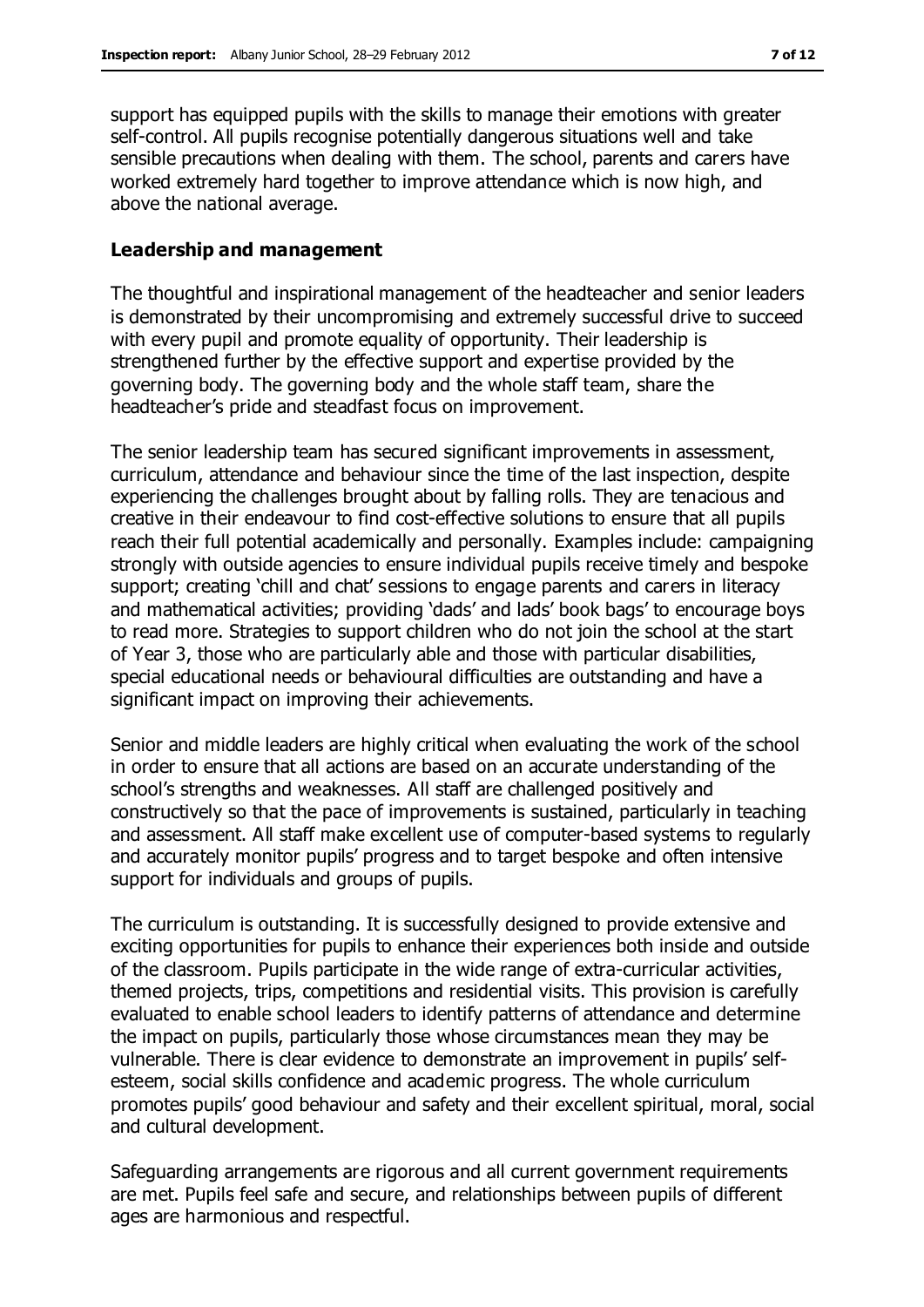The school leadership team demands high professional standards and insists that providing the very best for the pupils is the responsibility of all staff. An extensive programme of expert professional development is provided to support all staff and is successful in developing their leadership capacity. This has led to sustained improvements since the previous inspection and demonstrates the excellent capacity for the school to continue to improve further.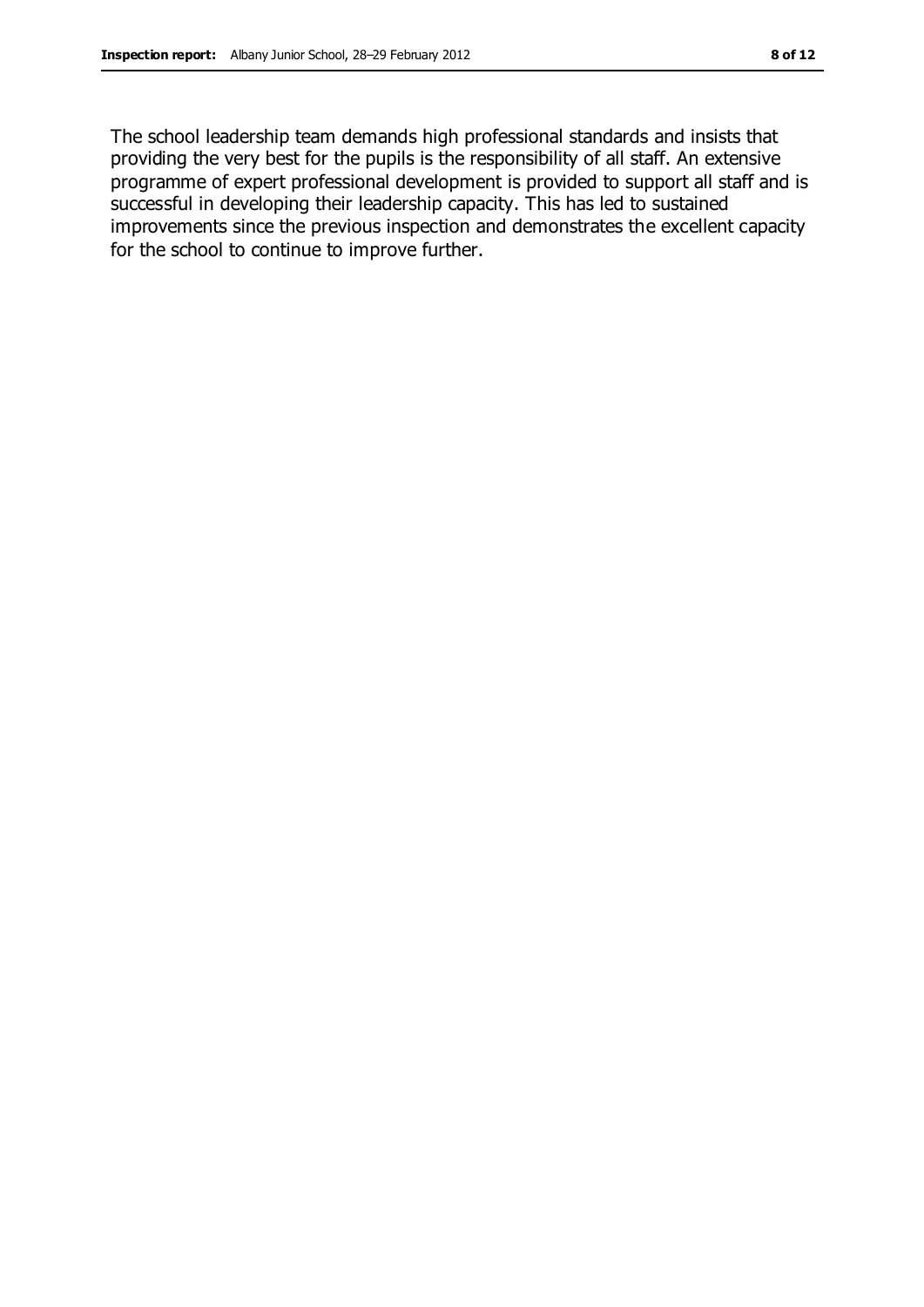# **Glossary**

# **What inspection judgements mean**

| Grade   | <b>Judgement</b> | <b>Description</b>                                                                                                                                                                                                               |
|---------|------------------|----------------------------------------------------------------------------------------------------------------------------------------------------------------------------------------------------------------------------------|
| Grade 1 | Outstanding      | These features are highly effective. An outstanding<br>school provides exceptionally well for all its pupils' needs.                                                                                                             |
| Grade 2 | Good             | These are very positive features of a school. A school<br>that is good is serving its pupils well.                                                                                                                               |
| Grade 3 | Satisfactory     | These features are of reasonable quality. A satisfactory<br>school is providing adequately for its pupils.                                                                                                                       |
| Grade 4 | Inadequate       | These features are not of an acceptable standard. An<br>inadequate school needs to make significant<br>improvement in order to meet the needs of its pupils.<br>Ofsted inspectors will make further visits until it<br>improves. |

# **Overall effectiveness of schools**

|                         | Overall effectiveness judgement (percentage of schools) |      |                     |                   |
|-------------------------|---------------------------------------------------------|------|---------------------|-------------------|
| <b>Type of school</b>   | <b>Outstanding</b>                                      | Good | <b>Satisfactory</b> | <b>Inadequate</b> |
| Nursery schools         | 46                                                      | 46   |                     |                   |
| Primary schools         |                                                         | 47   | 40                  |                   |
| Secondary<br>schools    | 14                                                      | 38   | 40                  |                   |
| Special schools         | 28                                                      | 48   | 20                  |                   |
| Pupil referral<br>units | 15                                                      | 50   | 29                  |                   |
| All schools             |                                                         | 46   | 38                  |                   |

New school inspection arrangements have been introduced from 1 January 2012. This means that inspectors make judgements that were not made previously.

The data in the table above are for the period 1 September 2010 to 31 August 2011 and represent judgements that were made under the school inspection arrangements that were introduced on 1 September 2009. These data are consistent with the latest published official statistics a bout maintained school inspection outcomes (see [www.ofsted.gov.uk\)](http://www.ofsted.gov.uk/).

The sample of schools inspected during 2010/11 was not representative of all schools nationally, as weaker schools are inspected more frequently than good or outstanding schools.

Primary schools include primary academy converters. Secondary schools include secondary academy converters, sponsor-led academies and city technology colleges. Special schools include special academy converters and non-maintained special schools.

Percentages are rounded and do not always add exactly to 100.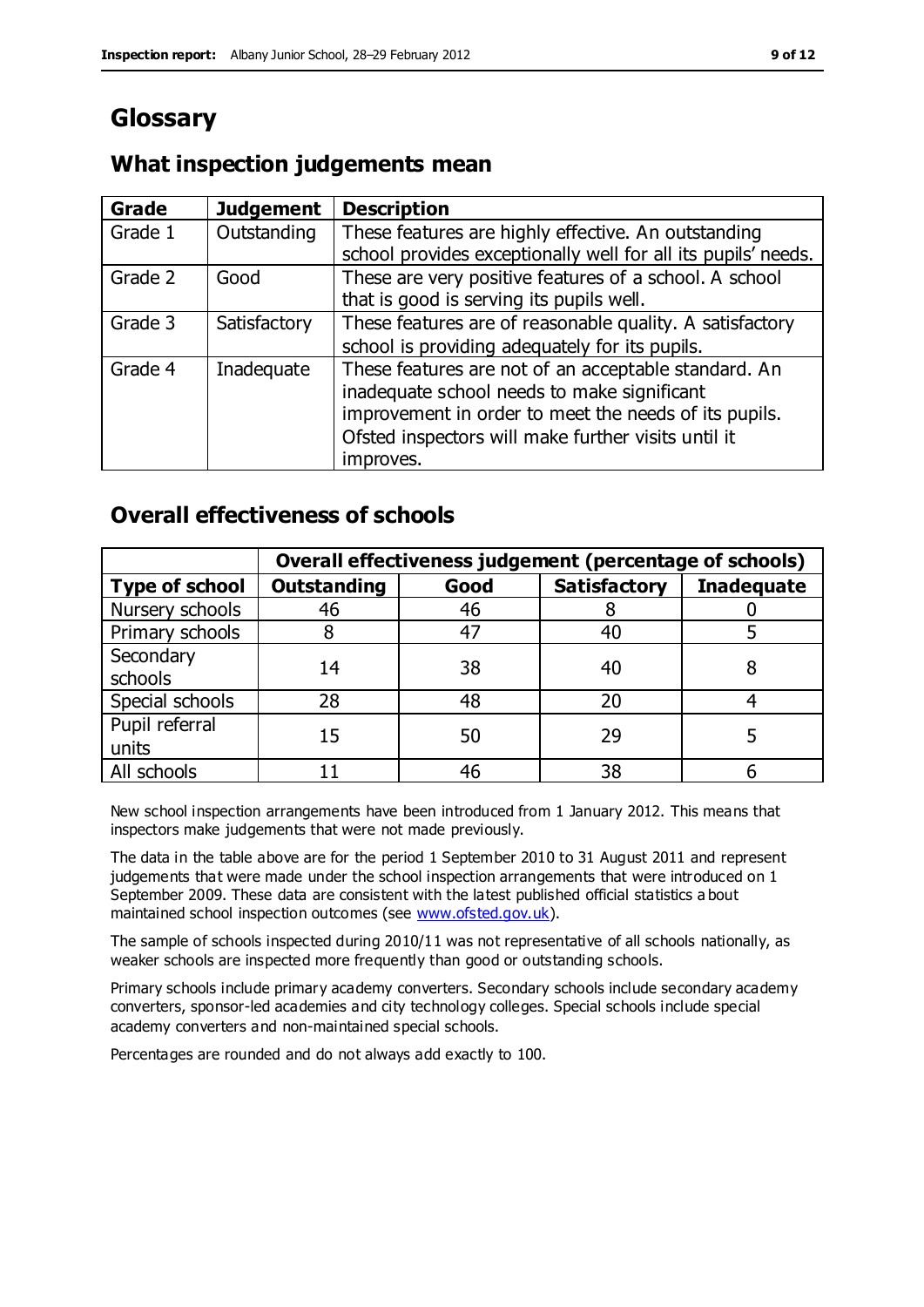# **Common terminology used by inspectors**

| Achievement:               | the progress and success of a pupil in their<br>learning and development taking account of their<br>attainment.                                                                                                        |
|----------------------------|------------------------------------------------------------------------------------------------------------------------------------------------------------------------------------------------------------------------|
| Attainment:                | the standard of the pupils' work shown by test and<br>examination results and in lessons.                                                                                                                              |
| Attendance                 | the regular attendance of pupils at school and in<br>lessons, taking into account the school's efforts to<br>encourage good attendance.                                                                                |
| <b>Behaviour</b>           | how well pupils behave in lessons, with emphasis<br>on their attitude to learning. Pupils' punctuality to<br>lessons and their conduct around the school.                                                              |
| Capacity to improve:       | the proven ability of the school to continue<br>improving based on its self-evaluation and what<br>the school has accomplished so far and on the<br>quality of its systems to maintain improvement.                    |
| Leadership and management: | the contribution of all the staff with responsibilities,<br>not just the governors and headteacher, to<br>identifying priorities, directing and motivating staff<br>and running the school.                            |
| Learning:                  | how well pupils acquire knowledge, develop their<br>understanding, learn and practise skills and are<br>developing their competence as learners.                                                                       |
| Overall effectiveness:     | inspectors form a judgement on a school's overall<br>effectiveness based on the findings from their<br>inspection of the school.                                                                                       |
| Progress:                  | the rate at which pupils are learning in lessons and<br>over longer periods of time. It is often measured<br>by comparing the pupils' attainment at the end of a<br>key stage with their attainment when they started. |
| Safety                     | how safe pupils are in school, including in lessons;<br>and their understanding of risks. Pupils' freedom<br>from bullying and harassment. How well the school<br>promotes safety, for example e-learning.             |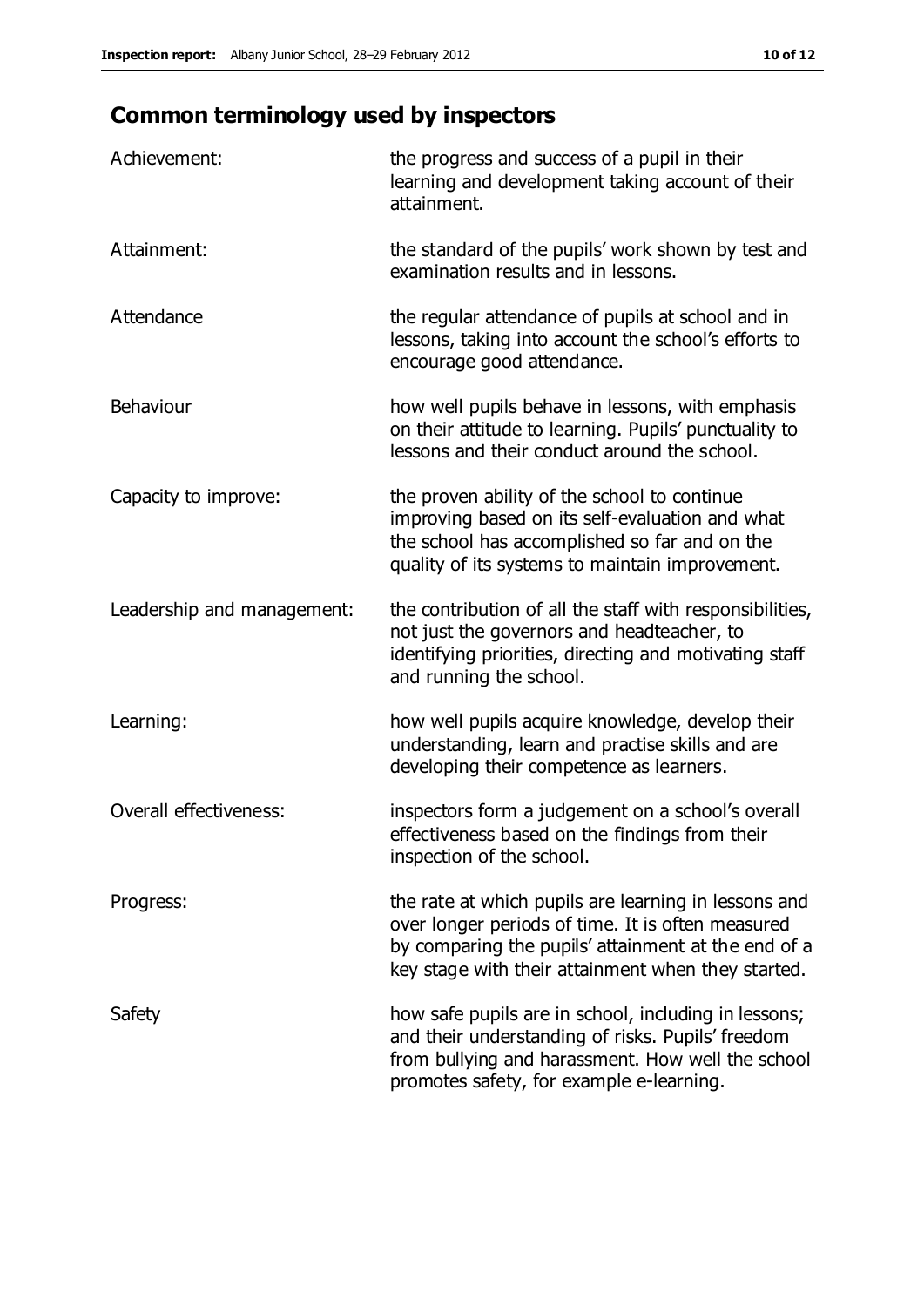#### **This letter is provided for the school, parents and carers to share with their children. It describes Ofsted's main findings from the inspection of their school.**



1 March 2012

Dear Pupils

### **Inspection of Albany Junior School, Nottingham, NG9 8HR**

Thank you for the wonderful welcome you gave us when we carried out our recent inspection. Thank you to those who talked to us and filled out our questionnaire. It was very useful to have your views. We were particularly impressed by your positive behaviour and how kind you are to one another. We agree with you and your parents and carers that yours is a good school. You obviously enjoy school and take every opportunity to become actively involved. The school parliament is working very well and we were very impressed by the work of the 'Bully Busters' and the contribution you all make to school assemblies.

Here are some of the best things we found out about your school.

- You are making good progress and mostly doing better than other pupils of the same age in similar schools.
- Your teachers help you to learn well because teaching is good and sometimes it is excellent.
- Your behaviour is good and you try your best in lessons.
- You stay safe, you are kind and you do your best to help each other.
- Your school is managed extremely well and all of the staff are outstanding leaders, helping your school to keep on improving.

Your headteacher wants to make the school even better, so we have asked her to help you to make faster progress in writing in Years 3 and 4 and to make every lesson an excellent one by always involving you in activities and giving you the opportunity to contribute your ideas and discuss the progress you are making.

Yours sincerely

Cathy Morgan Lead inspector